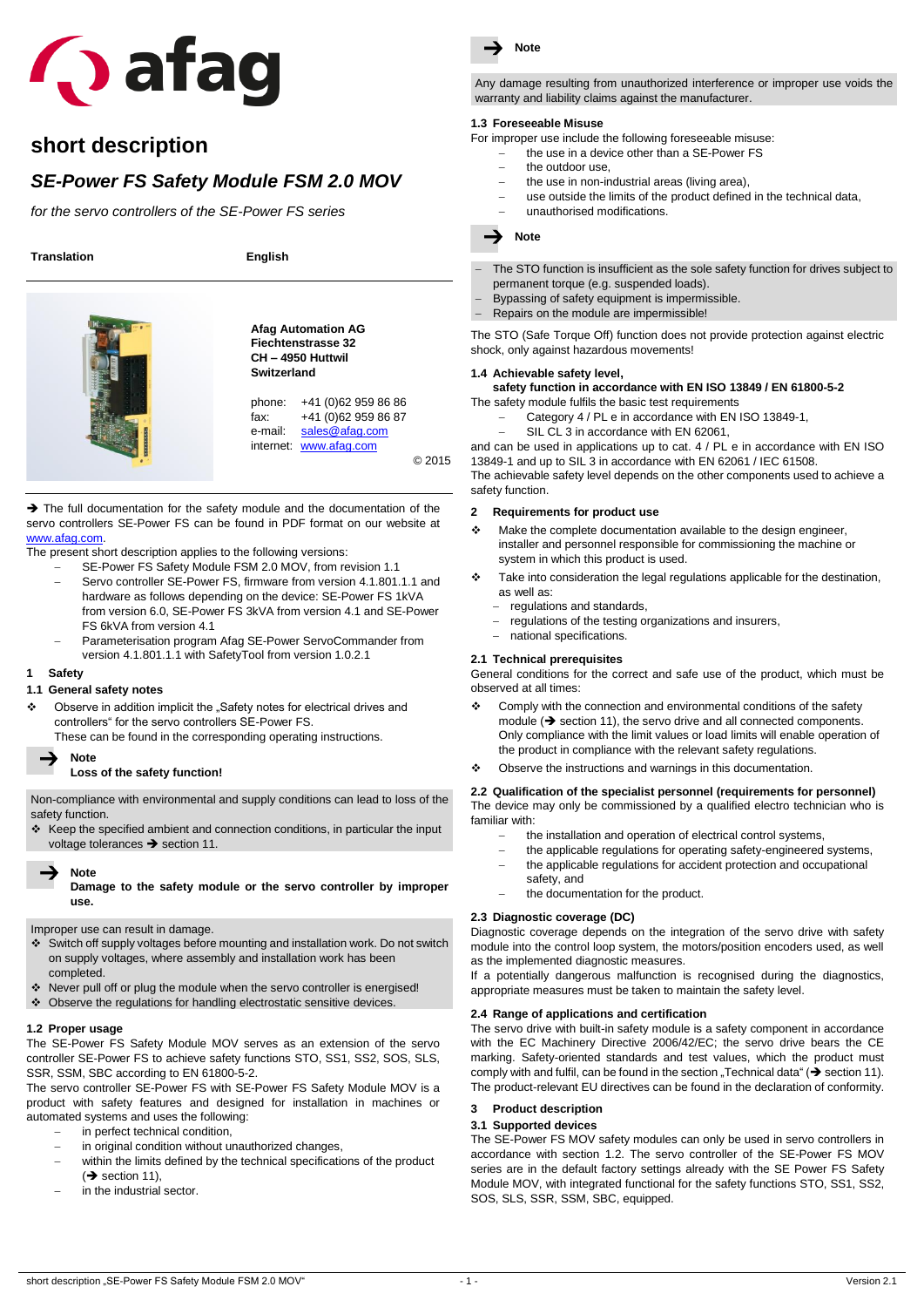

- 1 Servo controller SE-Power FS
	- 5 Pin 1 of the interface [X40]
- 2 7-segment display
- <span id="page-1-2"></span>6 LED (operating status display) DIP switch
- 3 SE-Power FS Safety Module MOV 4 I/O-interface [X40A] / [X40B]

**Figure 1: Panel and connectors of the SE-Power FS Safety Module MOV**

### **4 Function and application**

The following figure shows a typical drive system with integrated functional safety technology, comprising the following components:

- servo drive SE-Power FS,
- SE-Power FS Safety Module MOV,
- synchronous servo motor,
- linear axis with second measurement system
- reliable brake unit.



**Figure 2: Safety module functional principle**

#### <span id="page-1-0"></span>**5 Mounting / dismounting**

The servo drive must be disconnected from all current-carrying cables before mounting and dismounting the safety module.



## **Danger of electric shock if the safety module is not mounted.**

Touching live parts causes severe injuries and can lead to death.

Before touching live parts during maintenance, repair and cleaning work and when there have been long service interruptions:

- 1. Switch off power to the electrical equipment via the mains switch and secure it against being switched on again.
- 2. After switch-off, wait at least 5 minutes discharge time and check that power is turned off before accessing the servo drive.

**Note**

#### **Incorrect handling can damage the safety module or servo drive.**

- Switch off the supply voltage before mounting and installation work. Switch on supply voltage only when mounting and installation work are completely finished.
- \* Never unplug a module from, or plug a module into, the servo drive when powered!
- Observe the handling specifications for electrostatically sensitive devices. Do not touch the printed circuit board and the pins of the connector in the servo drive. Hold the safety module only by the front plate or the edge of the board.

#### **5.1 Mounting the safety module**

- 1. Insert the SE-Power FS Safety Module MOV into the empty slot for safety modules so that the board runs in the lateral guides of the slot.
- 2. Cautiously push in safety module. Make sure that it does not catch. When you have reached the rear contact strip within the servo drive, carefully press it into the contact strip until it stops.
- 3. Then screw the safety module with the two screws onto the front of the servo drive housing.

Tighten the screws with  $0.4$  Nm  $\pm$  10% an.

#### **5.2 Dismounting safety module**

- 1. Unscrew screws on the safety module.
- 2. Loosen the safety module by gently levering it a few millimetres in the cut-outs on the upper right and lower right corner of the front cover or grip the safety module on the plugged in counter plug.
- 3. Pull the safety module out of the slot.

### **6 Electrical installation**

#### **6.1 Safety instructions**

The requirements of EN 60204-1 must be fulfilled during installation.



**Warning Danger of electric shock from voltage sources without** 

- **protective measures.**
- Use only PELV circuits in accordance with EN 60204-1 for the electric logic supply (protective extra-low voltage, PELV).

Also take into account the general requirements for PELV circuits in accordance with EN 60204-1.

The cable is connected with two plugs. As a result, cables can remain plugged into the plugs when replacing the safety module, for example.

 $\rightarrow$  Make sure that no jumpers, etc. can be used parallel to the safety wiring.

### **6.2 ESD protection**

At unassigned plug connectors, there is the danger that damage may occur to the device or to other system parts as a result of ESD (electrostatic discharge). Earth the system parts before installation and use appropriate ESD equipment (e.g. shoes, earthing straps, etc.).

#### **6.3 Connection [X40]**

The SE-Power FS Safety Module MOV has a combined interface for control and acknowledgment via the plug connector [X40].

| Pin            | <b>Designation</b> | Plug                             |                              | Pin | Designation       |
|----------------|--------------------|----------------------------------|------------------------------|-----|-------------------|
| 1              | DIN40A             | <b>X40A</b>                      | X40B                         | 13  | DIN41A            |
| $\overline{2}$ | DIN40B             |                                  | 13<br>lk ⊗ (l                | 14  | DIN41B            |
| 3              | DIN42A             |                                  | <u>ြုံစံ</u><br>းေ           | 15  | DIN43A            |
| $\overline{4}$ | DIN42B             |                                  | ¦¦od<br>$\overline{\bullet}$ | 16  | DIN43B            |
| 5              | DOUT40A            | FFFFFFFFFFFFF<br>100000000000000 | ¦¦ol                         | 17  | DOUT41A           |
| 6              | DOUT40B            |                                  | ¦∦oo<br>$\bullet$            | 18  | DOUT41B           |
| $\overline{7}$ | <b>DIN44</b>       |                                  | ူ⊛∣                          | 19  | DOUT42A           |
| 8              | <b>DIN45</b>       |                                  | (* 14<br>Kol<br>Kol 24       | 20  | DOUT42B           |
| 9              | <b>DIN46</b>       | 12                               |                              | 21  | C <sub>1</sub>    |
| 10             | DIN <sub>47</sub>  |                                  |                              | 22  | C <sub>2</sub>    |
| 11             | <b>DIN48</b>       |                                  |                              | 23  | GND <sub>24</sub> |
| 12             | <b>DIN49</b>       |                                  |                              | 24  | $+24V$            |

<span id="page-1-1"></span>

**Warning**

**Loss of the safety function!** 

Lack of the safety function can result in serious, irreversible injuries, e.g. due to uncontrolled movements of the connected actuator technology.

- \* Operate the safety module only:
	- in a built-in condition and
- when all safety measures have been implemented. Validate the safety function to complete commissioning.

Commissioning according to the EC Machinery Directive is the first intended use of the machine by the end customer. Here is meant start-up by the manufacturer during installation of the machine.

→ Incorrect circuitry, incorrect configuration, use of an incorrect safety module or external components that were not selected according to the safety category, result in loss of the safety function.

\* Carry out a risk assessment for your application and select the circuitry, configuration and components accordingly.



**Mounting / Dismounting**

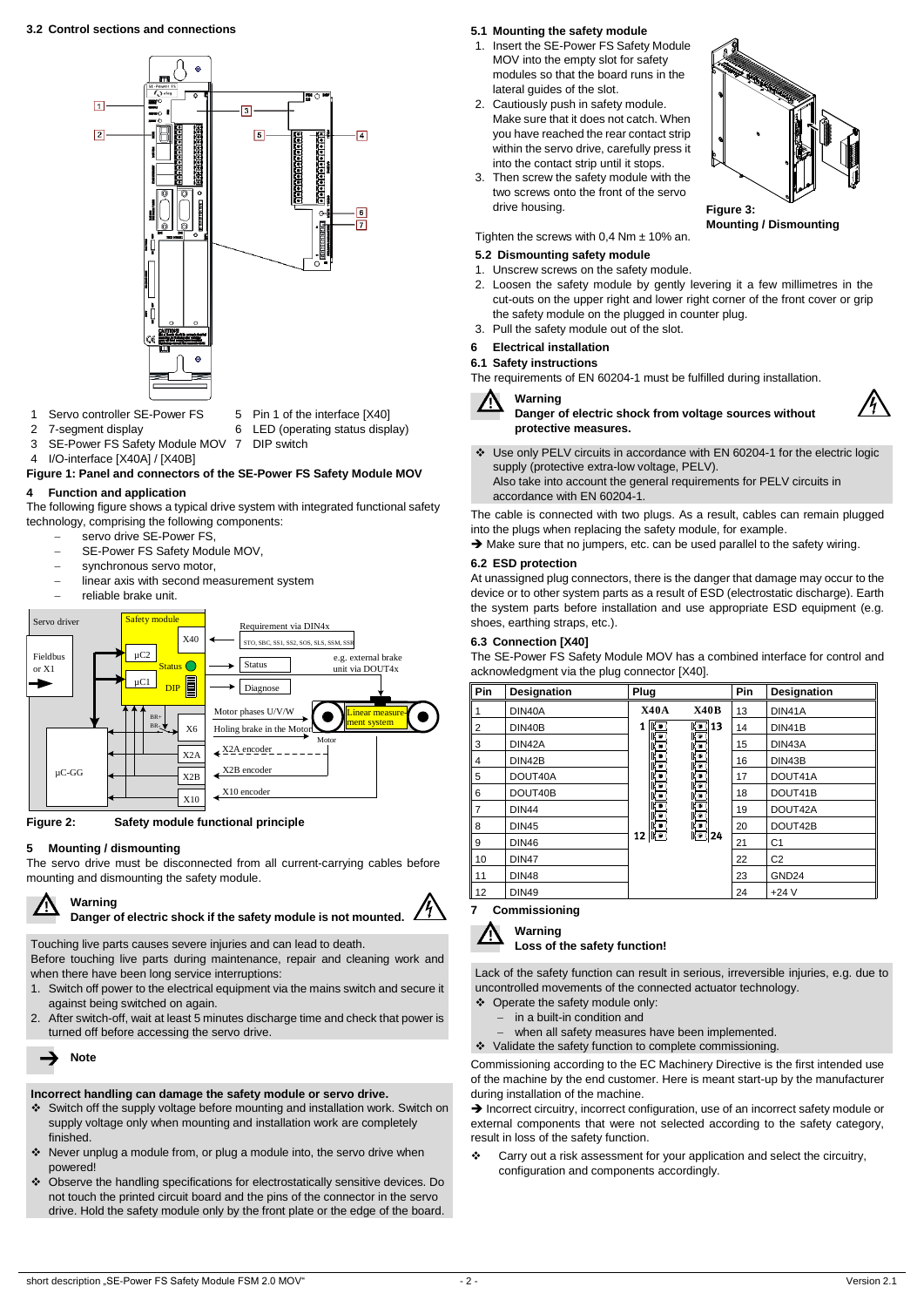#### **7.1 Prior to commissioning**

Carry out the following steps in preparation for commissioning:

- 1. Ensure that the safety module is correctly mounted.
- 2. Check the electrical installation (connecting cable, pin allocation  $\rightarrow$  section 6). Are all protective earth conductors connected?

#### **7.2 DIP switch setting**

Set the DIP switches as described in the documentation for the servo drives SE-Power FS or the corresponding fieldbus-specific product manuals.

#### <span id="page-2-0"></span>**7.3 Parameterisation with the Afag SE-Power ServoCommander**

The servo drive must be completely parameterised prior to parameterisation of the safety module using SafetyTool. Additional information on commissioning of the servo drive can be found in the parameterisation software help or, possibly, in the Software manual.

#### **7.3.1 Applying the safety module**

When an engineering change is detected, e.g. a module replacement, a non-acknowledgeable error is triggered. To be able to place the application with the servo drive back in operation, the engineering change must be explicitly accepted or confirmed. Each exchange of a SE-Power FS Safety Module MOV, regardless of whether by an identical SE-Power FS Safety Module MOV or another module type (SE-Power FS Safety Module STO) must always be confirmed.

From the factory, you receive the safety module in the "delivery status":

- The safety module is "validated as a whole" with the parameterisation of the factory setting and is thus operational. The servo drive can be commissioned, and the output stage and controller enable can be set.
- All error messages due to a different parameterisation of the basic unit and safety module are suppressed. As a result, base commissioning of the servo drive is possible independently of complex safety-related peripherals. Minimum circuitry in the delivery status:
- 
- The safety functions STO and SBC are requested via DIN40. Restart takes place over DIN49, error acknowledgment over DIN48.

Wiring must not be bypassed and must be validated in the machine. The delivery status can also be recognised without parameterisation software or SafetyTool by the green-red flashing LED of the safety module (if DIN40 is switched on and no safety function is demanded).

#### **7.4 Parameterisation of the safety module with the SafetyTool**

Parameterisation of the safety module is then performed with special software, the SafetyTool. The SafetyTool is called up from the supplied parameterisation software. For additional information  $\rightarrow$  SafetyTool Help.

| 7.5 Performance test, validation |  |
|----------------------------------|--|
| $\rightarrow$ Note               |  |

The safety functions must be validated after installation and after any changes to the installation.

This validation must be documented by the person performing commissioning. To help you with commissioning, you can find sample checklists in the document "SE-Power FS MOV-manual".

### **8 Diagnostics and fault clearance**

#### **8.1 Status display**

Status and malfunctions are displayed directly on the two-colour LED of the safety module.

#### **8.1.1 Status display on the safety module**

To display the status of the safety function, the safety module has an LED on its front. The status LED displays the operating status of the safety module. The display is exclusively for diagnostics and must not be used in a safety-oriented way.

| LED               | <b>Status</b>                                               | <b>Internal Status</b>                                                                |  |  |
|-------------------|-------------------------------------------------------------|---------------------------------------------------------------------------------------|--|--|
| Flashes red       | "System Fault"                                              | The entire system is in the "System Fault" or<br>"Communication Fault" status".       |  |  |
| Lights up red     | "Safety Condition<br>Violated", error response<br>initiated | Violation of at least one of the currently<br>required safety functions.              |  |  |
| Lights up yellow  | "Safe State reached"                                        | Requested safety functions are in the status<br>"Safe State Reached".                 |  |  |
| Flashes yellow    | "Safety Function<br>Requested"                              | At least one safety function requested.                                               |  |  |
| Flashes red/green | "Delivery status"                                           | Delivery status $\rightarrow$ section 7.3                                             |  |  |
| Flashes green     | "Service" status"                                           | No parameters present, parameter invalid<br>or parameterisation procedure is running. |  |  |
| Lights up green   | "Ready", operational                                        | Operational, no safety function requested,<br>no errors.                              |  |  |
| Off               | "Initialization Running"                                    | Initialization 1: Load parameter,<br>Initialization 2: Establish communication.       |  |  |

#### **8.1.2 Status display of the safety functions on the servo drive**

| Display of safety functions on the 7-segments display |                 |  |                               |       |  |
|-------------------------------------------------------|-----------------|--|-------------------------------|-------|--|
| <b>I</b> STO                                          | S <sub>tO</sub> |  | SOS                           | SOS   |  |
| SS <sub>1</sub>                                       | S S 1           |  | USF <sub>0</sub><br>(1, 2, 3) | USF0  |  |
| SS <sub>2</sub>                                       | S S 2           |  | <b>SBC</b>                    | S b C |  |

#### **8.2 Error messages**

The servo drive indicates malfunctions cyclically in the seven-segment display on the front side of the servo drive. Error messages with "E" (for error), a main index (xx) and a sub-index (y) display, e.g. E 5 1 0. Warnings have the same number, but are represented with bars before and after, e.g. - 1 7 0 -. The following table lists the error messages that are relevant for functional safety in the context of the safety module.

The complete list of error messages can be found in the product manual of the servo drive used.

| <b>Error number</b> |                                                                         |  |  |  |  |
|---------------------|-------------------------------------------------------------------------|--|--|--|--|
| Main index          | <b>Error type/class</b>                                                 |  |  |  |  |
|                     | Basic unit errors                                                       |  |  |  |  |
| $51-x$              | Control signals from the safety module, module type / identifier not OK |  |  |  |  |
| $52-x$              | Error in activation sequence with the safety module                     |  |  |  |  |
|                     | Errors of the safety module                                             |  |  |  |  |
| $53-x$              | Violation of a safety function                                          |  |  |  |  |
| $54-x$              | Violation of a safety function                                          |  |  |  |  |
| $55-x$              | System error: Actual value recording / position encoder not OK          |  |  |  |  |
| $56-x$              | System error: Position recording / comparison not OK                    |  |  |  |  |
| $57-x$              | System error: Inputs and outputs or internal test signals not OK        |  |  |  |  |
| $58-x$              | System error: Communication external / internal not OK                  |  |  |  |  |
| $59-x$              | System error of the firmware / hardware error of the safety module      |  |  |  |  |

#### **9 Operation**

#### **9.1 Obligations of the operator**

The functionality of the safety device is to be checked at adequate intervals. It is the responsibility of the operator to choose the type of check and time intervals in the specified time period. The check is to be conducted so the flawless functioning of the safety device in interaction with all the components can be verified.

#### **9.2 Maintenance and care**

The safety module does not require any maintenance.

#### **10 Repair, replacement of the safety module**

#### **10.1 Repair**

Repair of the safety module is not permissible. If necessary, replace the complete safety module.

 Always replace the safety module in case of an internal defect. Send the unchanged defective safety module, including a description of the error and the application, back to Afag for analysis. Please contact your reseller to clarify the modalities of the return.

#### **10.2 Replacement of the safety module**

If a safety module fails and has to be replaced, organisational measures must be taken to ensure that an unsafe status is not created. This requires,

- that the safety module is not replaced by another module type with less function range (SE-Power FS Safety Module STO for SE-Power FS Safety Module MOV).
- that the revision status of the new safety module is identical with that of the old safety module or is compatible.
- that parameterisation of the new safety module is identical with the parameterisation of the defective safety module.

Observe required organizational measures to avoid errors in relationship with the module replacement. For example, you must always generate a new validation report due to the different serial number of the safety module.

#### **10.2.1 Disassembly and installation**

Before a module is replaced, compatibility between the safety module and basic unit must be checked.

Information on disassembling and installing the safety module can be found under ["Mounting / dismounting"](#page-1-0)  $\rightarrow$  section [5.](#page-1-0)

#### **10.2.2 Applying the safety module**

After replacing the module, you must first accept the new safety module again.  $\rightarrow$  section [7.](#page-1-1)